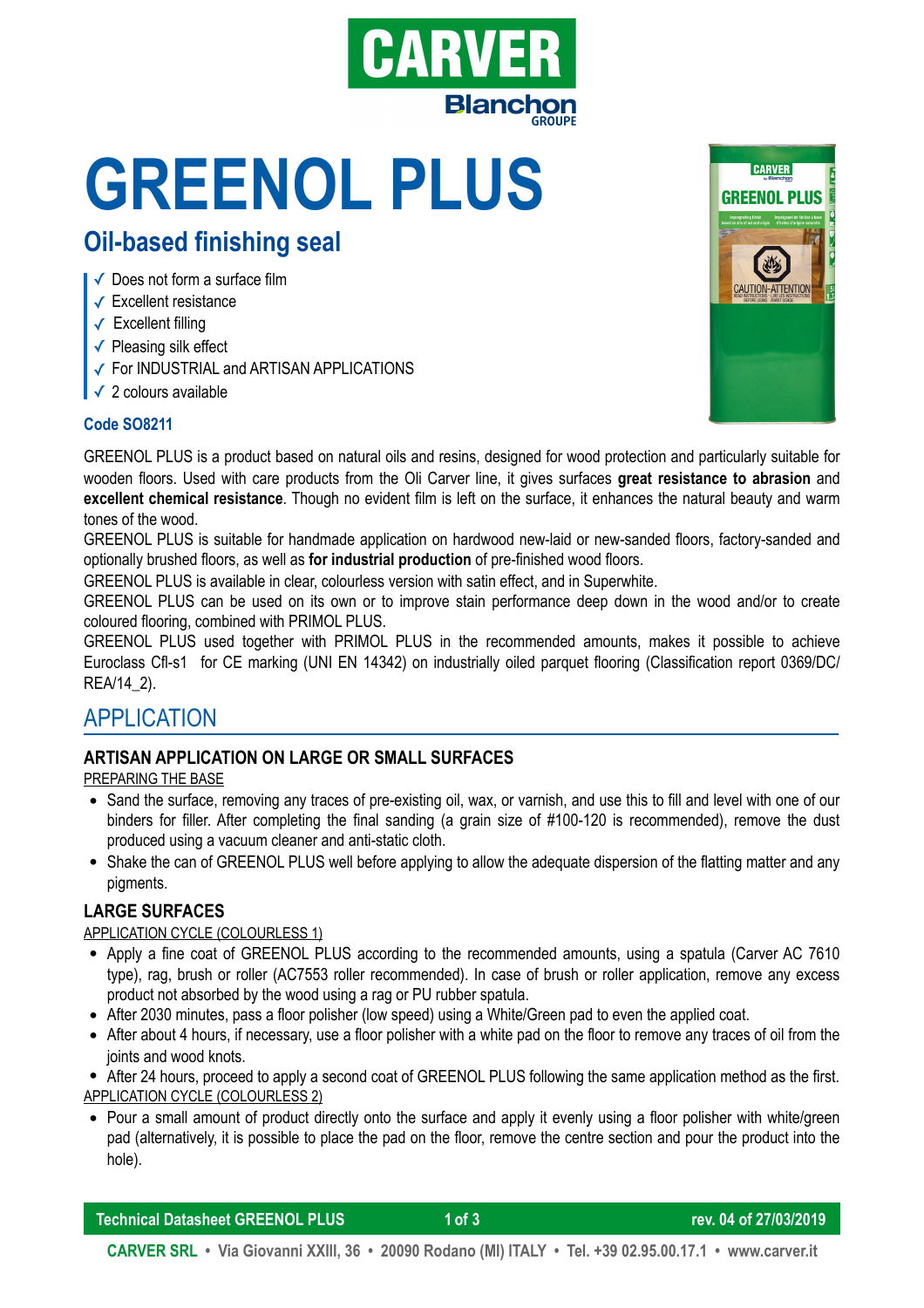

• After about 4 hours, if necessary, use a floor polisher with a white pad on the floor to remove any traces of oil from the joints and wood knots.

• After 24 hours, proceed to apply a second coat of GREENOL PLUS following the same application method as the first. APPLICATION CYCLE WITH DEEP AND/OR COLOURED IMPREGNATION USING PRIMOL PLUS

- Apply a thin coat of neutral or coloured PRIMOL PLUS according to the recommended amount (see the TECHNICAL DATA SHEET for application instructions).
- After 24 hours, proceed to apply a second coat of GREENOL PLUS following the same application method as the first.

#### **SMALL SURFACES**

#### APPLICATION CYCLE (COLOURLESS)

- Pour a very small amount of GREENOL PLUS straight onto the surface to be treated and apply it in a very thin coat, using a rag or spatula.
- After 20-30 minutes, wipe over the surface with a rag or a piece of Green/White pad to even out the application.
- After 24 hours, proceed to apply a second coat of the product, following the same method as before.
- After about 60 minutes, if necessary, pass an orbital floor polisher with a soft pad over the floor to remove any excess oil from the wood.

APPLICATION CYCLE WITH COLOURED PRIMOL PLUS

- Apply a coat of PRIMOL PLUS (for the application method, see the relevant TECHNICAL DATA SHEET).
- After 24 hours, proceed to apply a coat of GREENOL PLUS, following the same method as before.
- After about 60 minutes, if necessary, pass an orbital floor polisher with a soft pad over the floor to remove any excess oil from the wood.

**In coloured cycles, we recommend always adding 5% PRIMOL used with GREENOL PLUS for a deeper, more even result (above all on white floors).** 

**For cycles coloured with Superwhite, use GREENOL PLUS Superwhite. As an alternative to PRIMOL, it is possible to carry out a cycle with 2 coats of GREENOL PLUS.** 

#### **INDUSTRIAL APPLICATION**

For more information about the industrial application of GREENOL PLUS, please contact our Technical Assistance service.

# MAINTENANCE

Once the primer treatment has been completed, the floor can be cautiously walked on after 24 hours. For the first 7-10 days, it is better to avoid placing heavy pieces of furniture or large rugs on the surface, and all types of washing should be avoided for the first 10-15 days. After this period, the floor is ready for normal wear and maintenance.

For routine floor care, we recommend cleaning and maintaining the floor using only our products, DETEROL and DERGOS (see the relevant technical data sheets).

For extraordinary maintenance and to restore worn or damaged areas, after a deep-clean with DETEROL (to degrease and remove wax, it is possible to use our DETER PARQUET and NET PARQUET), apply our restorative oil, CARSOL, which is available in the same shades as PRIMOL (see the technical data sheets).

# **NOTICE**

- Shake the can well before applying the product
- Before applying the product, wait for the surface being treated to reach a room temperature of at least +15°C.
- It is necessary to remember that the gram weight and drying times will depend on the type of wood being treated. Higher absorption capacities of wood mean greater weights of product and faster surface drying times.
- As a general rule, for a good finish, we recommend an overall weight (applied in several stages) of 60-70 g/m<sup>2</sup> on porous, highly absorbent wood and approx. 50 g/m2 on compact wood that is not absorbent.
- **Whichever method is chosen for application, oils must be spread thinly, according to our recommended coverage. At the end of the treatment, the product must have been completely absorbed by the wood.**
- **Applying overly thick coats can cause problems in the drying process, especially in joint and knot areas.**

**Technical Datasheet GREENOL PLUS 2 of 3 rev. 04 of 27/03/2019 |**

**CARVER SRL • Via Giovanni XXIII, 36 • 20090 Rodano (MI) ITALY • Tel. +39 02.95.00.17.1 • www.carver.it**